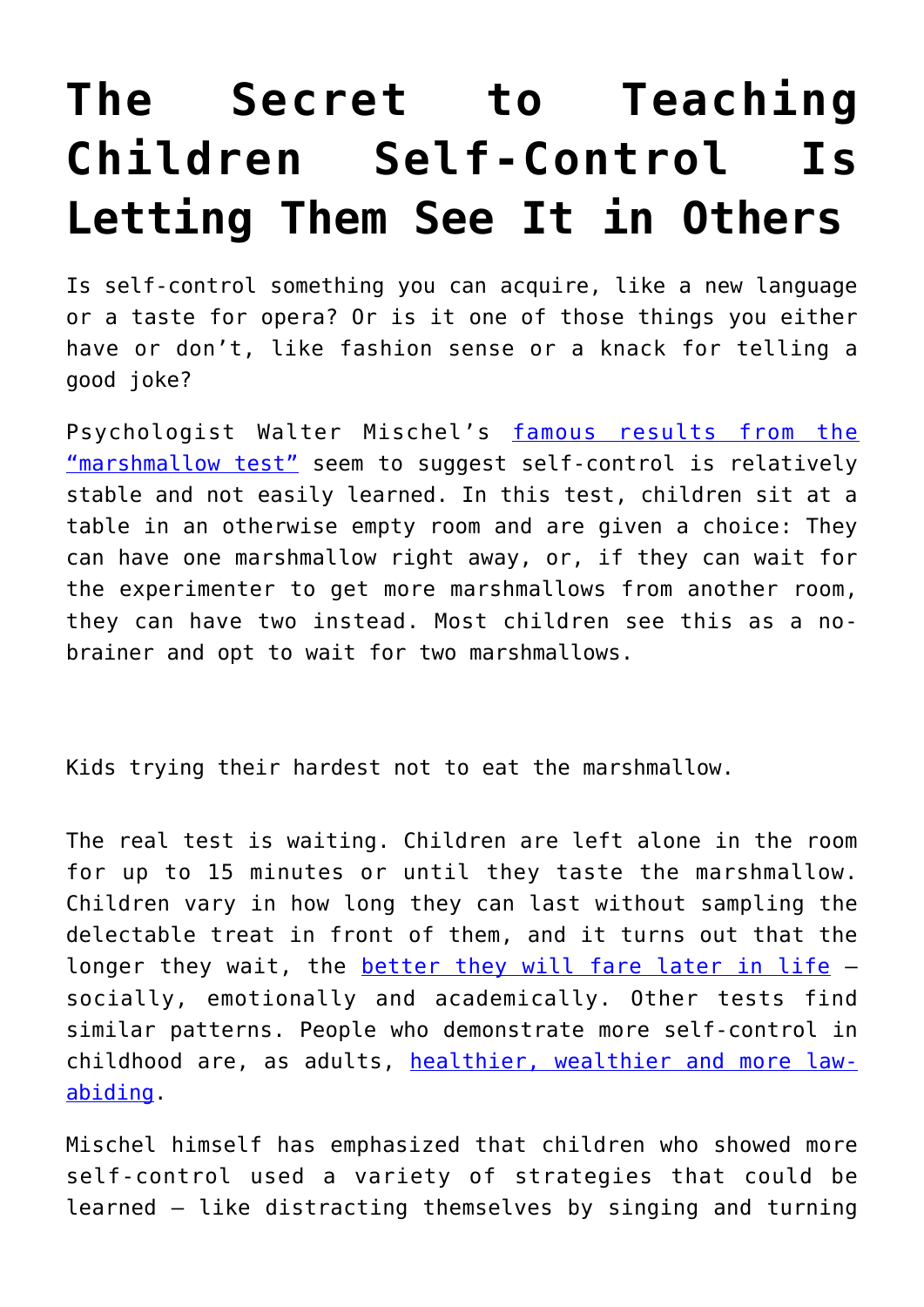away from the marshmallow or distancing themselves from the marshmallow by imagining it as an inedible, fluffy cloud.

A less optimistic view holds that children who were good at distracting themselves had more self-control to begin with, which helped them activate self-distracting thoughts and behaviors rather than fixating on the sweet treat in front of them. And although Mischel found that children could be induced to [wait longer if they were taught these kinds of](http://dx.doi.org/10.1037/h0076272) [strategies,](http://dx.doi.org/10.1037/h0076272) there's no evidence that such experimental interventions alter children's spontaneous self-control behavior outside of the lab.

But don't throw your hands up in resignation and reach for that second slice of chocolate cake just yet. A new wave of studies suggests that maybe self-control can be learned, provided that social forces encourage this learning. [In a new](https://doi.org/10.1177/0956797617747367) [study,](https://doi.org/10.1177/0956797617747367) [my colleague](https://scholar.google.com/citations?user=o-6sJAcAAAAJ&hl=en&oi=ao) [and I](https://scholar.google.com/citations?user=75UfqO0AAAAJ&hl=en&oi=ao) found that children will use selfcontrol if they believe others they identify with do.

## **Everybody's doing it**

Despite enormous interest in improving self-control, researchers have had limited success (so far) in figuring out how to train for it. The general approach has been to target the cognitive processes – called executive functions – that support self-control.

Researchers have children practice activities that activate these processes. Training can lead to some improvements on similar tasks, but typically [does not generalize to other](https://doi.org/10.1111/j.1467-7687.2008.00745.x) [untrained tasks or outcomes.](https://doi.org/10.1111/j.1467-7687.2008.00745.x) This is a real problem because a key goal of self-control training is to be able to transfer strengthened skills to real-world situations.

My colleague and I wondered if group influences might be key. Maybe capitalizing on social processes like group values and norms could have a broader influence on self-control skill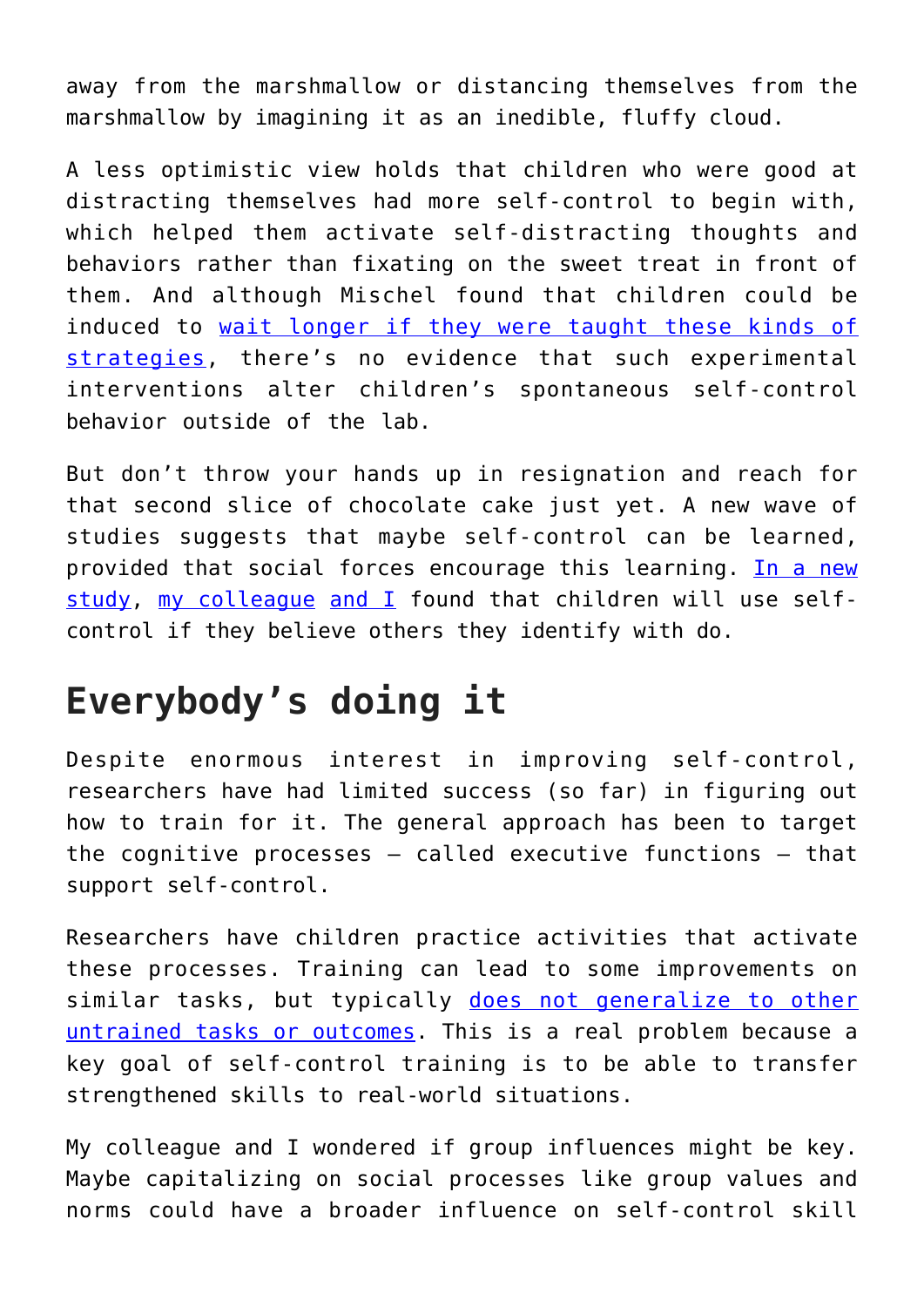development. So we designed a study to test whether group behavior influences children's self-control.



A girl in the 'green group' works to resist the temptation of a marshmallow. Sabine Doebel, [CC BY-ND](http://creativecommons.org/licenses/by-nd/4.0/)

We randomly assigned American preschoolers to a group - for example, telling them they were in "the green group" and giving them a green T-shirt to wear. Then we told them that their group waited or didn't wait for two marshmallows. We also told them about another group (the "out-group") that did the opposite of their group (the "in-group"). This step was designed to enhance their identification with their own group. Other studies have shown that this kind of procedure leads to in-group favoritism [in preschoolers](https://doi.org/10.1111/j.1467-8624.2011.01577.x) [and adults](https://doi.org/10.1002/ejsp.2420030103) alike.

We found that children waited longer for two marshmallows if they were told their in-group members waited and that out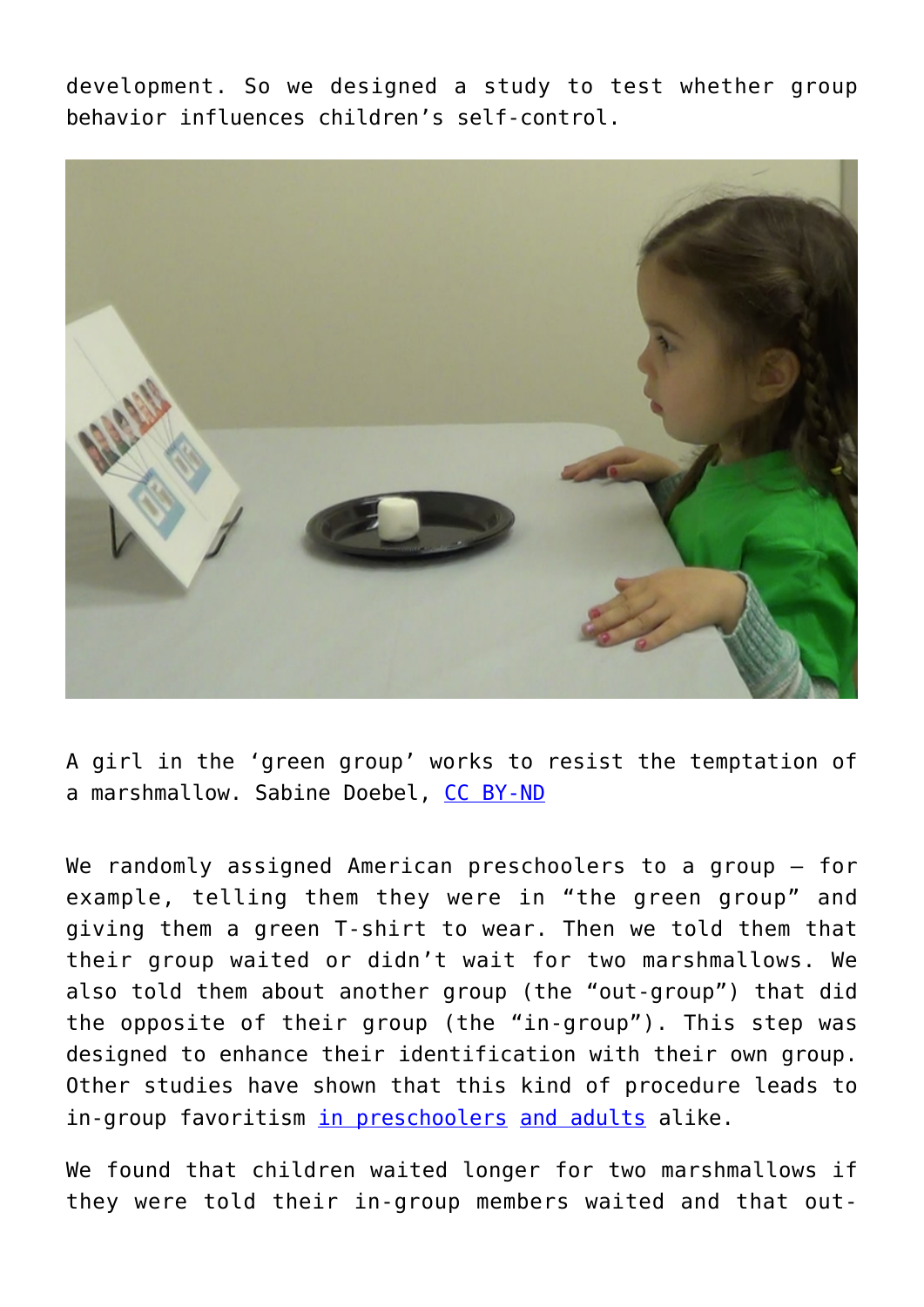group members did not versus if they were told that their ingroup members didn't wait and out-group members did. Kids who were told their in-group members waited also lasted longer than other kids who didn't learn anything about their group's behavior.

Why did children follow their group? In a follow-up experiment, we found that children whose group members waited subsequently preferred other nongroup individuals who waited for things like stickers, candy and money. This suggests children weren't simply copying what their group members did. Rather, it seems that the group's behavior influenced the value the child subsequently placed on self-control.

We've since replicated these findings in another culture, finding that Japanese children will choose to wait for more stickers if they believe in-group members wait and out-group members don't. Impressively, Japanese children still follow their group even if they are given reason to identify with the out-group.

## **Outside influences on internal control**

This research is the first to show that group behavior motivates young children's own actions that involve selfcontrol. Identifying with a group can help kids use and even value self-control when they otherwise would not have.

These findings converge with other recent and classic findings that social forces influence self-control in children. Children will wait longer for two marshmallows if they believe the person dispensing them is [reliable](https://doi.org/10.1016/j.cognition.2012.08.004) and [trustworthy.](https://doi.org/10.1111/desc.12388) Children also [model other people's self-control behavior](http://dx.doi.org/10.1037/h0022655). Even infants will work longer to achieve a goal if they [see an](https://theconversation.com/babies-can-learn-the-value-of-persistence-by-watching-grownups-stick-with-a-challenge-84327) [adult try to achieve their own goal repeatedly](https://theconversation.com/babies-can-learn-the-value-of-persistence-by-watching-grownups-stick-with-a-challenge-84327).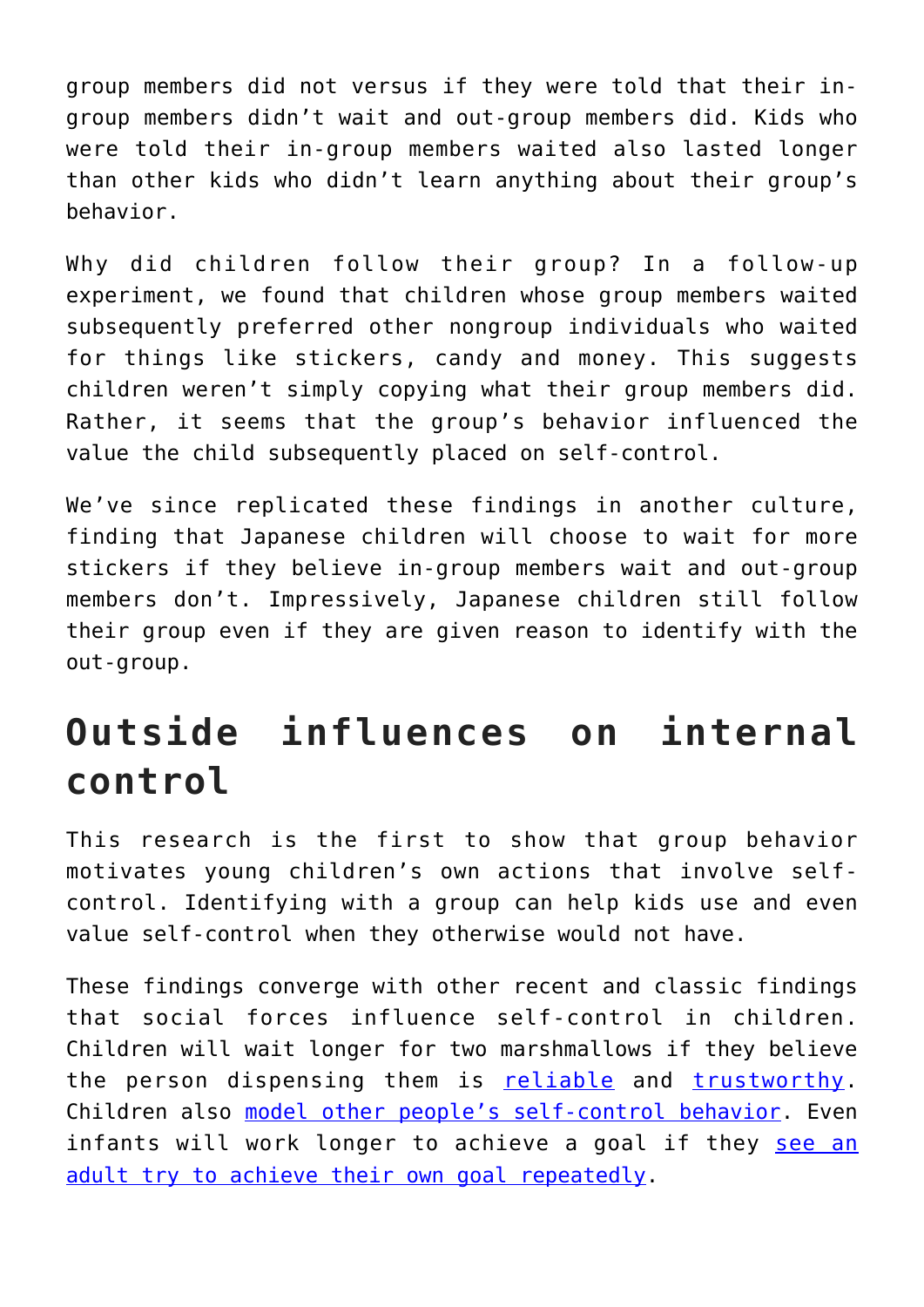How do these findings of social influences on self-control square with the fact that the marshmallow test and others are so reliably predictive of later life outcomes? Do they mean that self-control actually isn't stable? Not necessarily.

You could just be someone who likes to wait for or save things (there are 3-year-olds like this, believe it or not), but this doesn't mean your behavior in a given moment isn't subject to social influences. Even young children will adjust their baseline self-control tendencies depending on the context, [saving less when saving turns out to be disadvantageous.](https://doi.org/10.1111/cdev.12401)



'I'll be out in a bit, you know I always finish my homework first!' [FamVeld/Shutterstock.com](https://www.shutterstock.com/image-photo/school-boy-working-on-personal-computer-390440224)

And social influences could, over time, play a role in shaping how much a person tends to use self-control generally. For instance, imagine a child grows up among peers who really